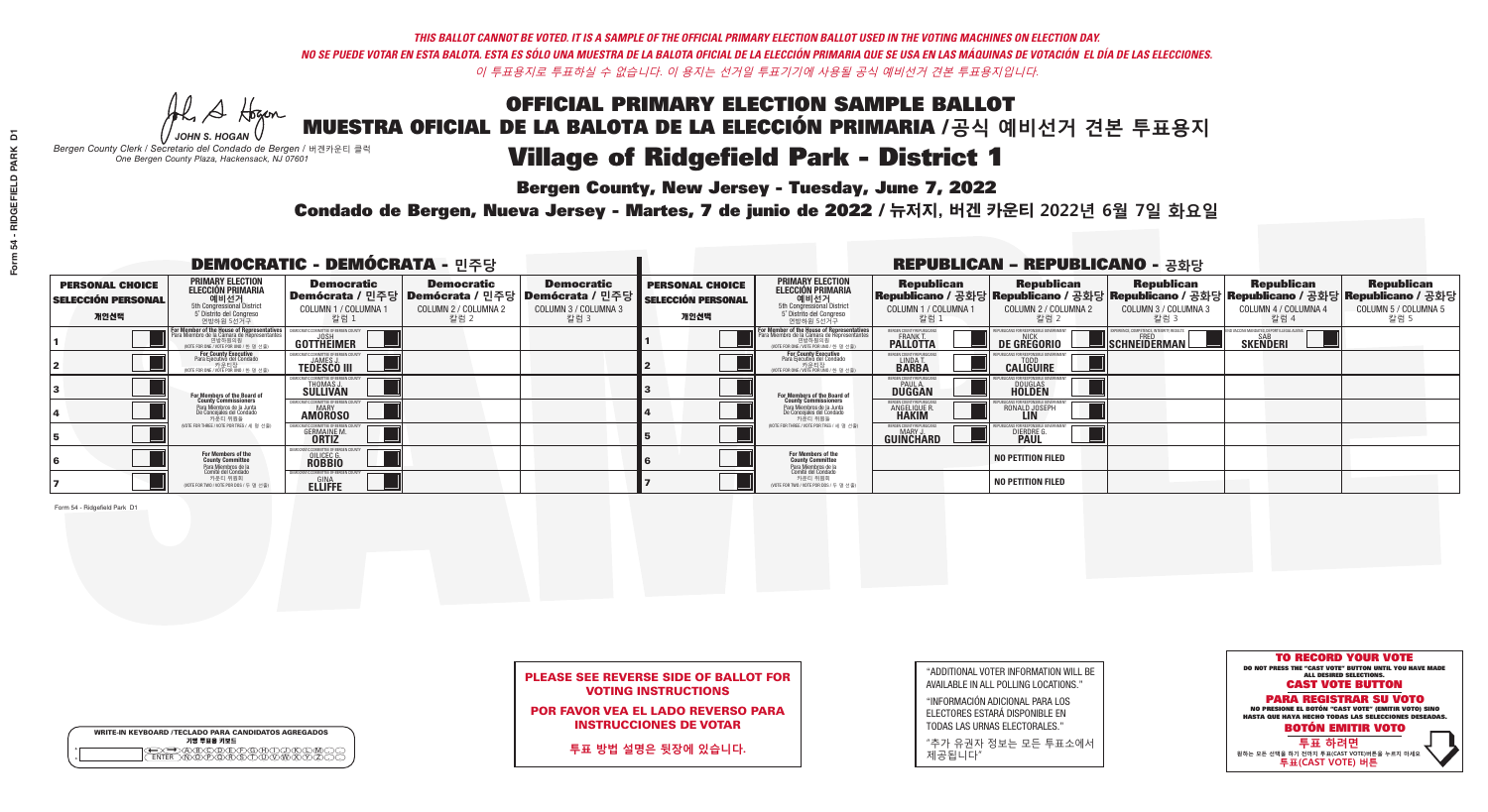**Bergen County, New Jersey - Tuesday, June 7, 2022** 

A Hogan *JOHN S. HOGAN*

|              | <b>WRITE-IN KEYBOARD /TECLADO PARA CANDIDATOS AGREGADOS</b><br>기명 투표용 키보드 |
|--------------|---------------------------------------------------------------------------|
| ٥<br>$\circ$ | )BODEDOBDI<br>)OPOBSTUMM                                                  |

*Bergen County Clerk / Secretario del Condado de Bergen /* 버겐카운티 클럭 *One Bergen County Plaza, Hackensack, NJ 07601*

Condado de Bergen, Nueva Jersey - Martes, 7 de junio de 2022 / 뉴저지, 버겐 카운티 2022년 6월 7일 화요일 *One Bergen County Plaza, Hackensack, NJ 07601*



### PLEASE SEE REVERSE SIDE OF BALLOT FOR VOTING INSTRUCTIONS

POR FAVOR VEA EL LADO REVERSO PARA INSTRUCCIONES DE VOTAR

**투표 방법 설명은 뒷장에 있습니다.**

"ADDITIONAL VOTER INFORMATION WILL BE AVAILABLE IN ALL POLLING LOCATIONS."

"INFORMACIÓN ADICIONAL PARA LOS ELECTORES ESTARÁ DISPONIBLE EN TODAS LAS URNAS ELECTORALES."

"추가 유권자 정보는 모든 투표소에서 제공됩니다"

|                                                             | <b>REPUBLICAN - REPUBLICANO - 공화당</b>                                                                                                         |                                                      |                                                                                                              |                                                   |                                                             |                                                                                                                                   |                                                                      |                                                    |                                                                                                                                                 |                                                   |                                                   |
|-------------------------------------------------------------|-----------------------------------------------------------------------------------------------------------------------------------------------|------------------------------------------------------|--------------------------------------------------------------------------------------------------------------|---------------------------------------------------|-------------------------------------------------------------|-----------------------------------------------------------------------------------------------------------------------------------|----------------------------------------------------------------------|----------------------------------------------------|-------------------------------------------------------------------------------------------------------------------------------------------------|---------------------------------------------------|---------------------------------------------------|
| <b>PERSONAL CHOICE</b><br><b>SELECCIÓN PERSONAL</b><br>개인선택 | <b>PRIMARY ELECTION</b><br><b>ELECCIÓN PRIMARIA</b><br>예비선거<br><sup>5th</sup> Congressional District<br>5° Distrito del Congreso<br>연방하원 5선거구 | <b>Democratic</b><br>COLUMN 1 / COLUMNA<br>칼럼 1      | <b>Democratic</b><br>  Demócrata / 민주당   Demócrata / 민주당   Demócrata / 민주당  <br>COLUMN 2 / COLUMNA 2<br>칼럼 2 | <b>Democratic</b><br>COLUMN 3 / COLUMNA 3<br>칼럼 3 | <b>PERSONAL CHOICE</b><br><b>SELECCIÓN PERSONAL</b><br>개인선택 | <b>PRIMARY ELECTION</b><br>ELECCIÓN PRIMARIA<br>예비선거<br>5th Congressional District<br>5 Distrito del Congreso<br>연방하원 5선거구        | <b>Republican</b><br>COLUMN 1 / COLUMNA 1<br><u>칼럼 1</u>             | <b>Republican</b><br>COLUMN 2 / COLUMNA 2<br>-칼럼 2 | <b>Republican</b><br> Republicano / 공화당 Republicano / 공화당 Republicano / 공화당 Republicano / 공화당 Republicano / 공화당<br>COLUMN 3 / COLUMNA 3<br>칼럼 3 | <b>Republican</b><br>COLUMN 4 / COLUMNA 4<br>칼럼 4 | <b>Republican</b><br>COLUMN 5 / COLUMNA 5<br>칼럼 5 |
|                                                             | F <b>or Member of the House of Representatives</b><br>Para Miembro de la Cámara de Representantes                                             | COMMITTEE OF BERGEN COUNT<br><b>GOTTHEIMER</b>       |                                                                                                              |                                                   |                                                             | For Member of the House of Representatives<br>Para Miembro de la Cámara de Representantes<br>WOTE FOR ONE / VOTE POR UNO / 한 명 선출 | <b>BERGEN COUNTY REPUBLICANS</b><br><b>PALLOTTA</b>                  | <b>DE GREGORIO</b>                                 | PERIENCE, COMPETENCE, INTEGRITY, RESULTS<br>SCHNEIDERMAN                                                                                        | <b>SKENDERI</b>                                   |                                                   |
|                                                             | For County Executive<br>Para Ejecutivo del Condado<br>'OTE FOR ONE / VOTE POR UNO / 한 명 선출)                                                   | <b>TEDESCO III</b>                                   |                                                                                                              |                                                   |                                                             | For County Executive<br>Para Ejecutivo del Condado<br>가운티장<br>(VOTE FOR ONE / VOTE POR UNO / 한 명 선출                               | BERGEN COUNTY REPUBLICAN<br>LINDA T.                                 | <b>CALIGUIRE</b>                                   |                                                                                                                                                 |                                                   |                                                   |
|                                                             | <b>For Members of the Board of<br/>County Commissioners</b>                                                                                   | THOMAS J.                                            |                                                                                                              |                                                   |                                                             | For Members of the Board of<br>County Commissioners                                                                               | BERGEN COUNTY REPUBLICAN<br><b>DUGGAN</b>                            | <b>DOUGLAS</b><br><b>HOLDEN</b>                    |                                                                                                                                                 |                                                   |                                                   |
|                                                             | Para Miembros de la Junta<br>De Concejales del Condado<br>카운티 위원들                                                                             | IOCRATIC COMMITTEE OF BERGEN COUNT<br><b>AMOROSO</b> |                                                                                                              |                                                   |                                                             | Para Miembros de la Junta<br>De Concejales del Condado<br>카운티 위원들                                                                 | <b>FRGEN COUNTY REPUBLICAN</b><br><b>ANGELIQUE R</b><br><b>HAKIM</b> | RONALD JOSEPH                                      |                                                                                                                                                 |                                                   |                                                   |
|                                                             | NOTE FOR THREE / VOTE POR TRES / 세 명 선출)                                                                                                      | <b>GERMAINE M.</b><br><b>ORTIZ</b>                   |                                                                                                              |                                                   |                                                             | (VOTE FOR THREE / VOTE POR TRES / 세 명 선출)                                                                                         | BERGEN COUNTY REPUBLICAN<br>MARY J<br>GUINCHARD                      | <b>DIERDRE</b>                                     |                                                                                                                                                 |                                                   |                                                   |
|                                                             | For Members of the<br>County Committee<br>Para Miembros de la<br>Comité del Condado                                                           | <b>NO PETITION FILED</b>                             |                                                                                                              |                                                   |                                                             | For Members of the<br>County Committee                                                                                            |                                                                      | <b>STEVEN F</b>                                    |                                                                                                                                                 |                                                   |                                                   |
|                                                             | 카운티 위원회<br>NOTE FOR TWO / VOTE POR DOS / 두 명 선출)                                                                                              | <b>NO PETITION FILED</b>                             |                                                                                                              |                                                   |                                                             | Para Miembros de la<br>Comité del Condado<br>카운티 위원회<br>NOTE FOR TWO / VOTE POR DOS / 두 명 선출)                                     |                                                                      | REPUBLICANS FOR RESPONSIBLE GOV<br><b>CARLSON</b>  |                                                                                                                                                 |                                                   |                                                   |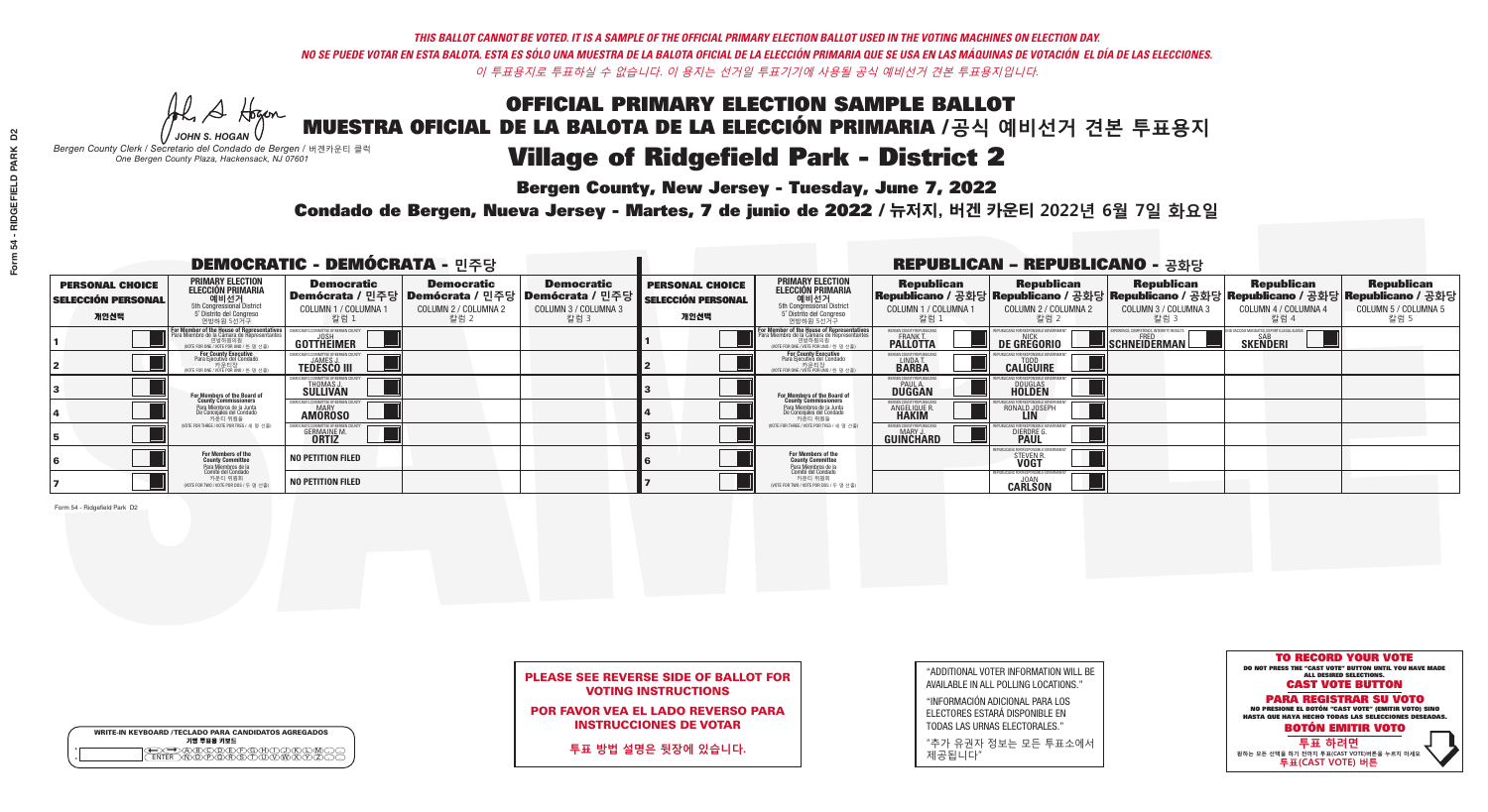**Bergen County, New Jersey - Tuesday, June 7, 2022** 

A Hogan *JOHN S. HOGAN*

|         | <b>WRITE-IN KEYBOARD /TECLADO PARA CANDIDATOS AGREGADOS</b><br>기명 투표용 키보드 |
|---------|---------------------------------------------------------------------------|
| $\circ$ | )(B)C)(D)(E)(F)(G)(H)(T)                                                  |
| $\circ$ | <u>\በሽጠል የአ</u>                                                           |

*Bergen County Clerk / Secretario del Condado de Bergen /* 버겐카운티 클럭 *One Bergen County Plaza, Hackensack, NJ 07601*



PLEASE SEE REVERSE SIDE OF BALLOT FOR VOTING INSTRUCTIONS

POR FAVOR VEA EL LADO REVERSO PARA INSTRUCCIONES DE VOTAR

**투표 방법 설명은 뒷장에 있습니다.**

"ADDITIONAL VOTER INFORMATION WILL BE AVAILABLE IN ALL POLLING LOCATIONS."

"INFORMACIÓN ADICIONAL PARA LOS ELECTORES ESTARÁ DISPONIBLE EN TODAS LAS URNAS ELECTORALES."

"추가 유권자 정보는 모든 투표소에서 제공됩니다"

Condado de Bergen, Nueva Jersey - Martes, 7 de junio de 2022 / 뉴저지, 버겐 카운티 2022년 6월 7일 화요일 *One Bergen County Plaza, Hackensack, NJ 07601*

|                                                             |                                                                                                                                                  | <b>DEMOCRATIC - DEMÓCRATA - 민주당</b>                           |                                                   |                                                                                                            |                                                             |                                                                                                                                                  |                                                                      | <b>REPUBLICAN - REPUBLICANO - 공화당</b>                                                                                                           |                                                                  |                                                               |                                                   |
|-------------------------------------------------------------|--------------------------------------------------------------------------------------------------------------------------------------------------|---------------------------------------------------------------|---------------------------------------------------|------------------------------------------------------------------------------------------------------------|-------------------------------------------------------------|--------------------------------------------------------------------------------------------------------------------------------------------------|----------------------------------------------------------------------|-------------------------------------------------------------------------------------------------------------------------------------------------|------------------------------------------------------------------|---------------------------------------------------------------|---------------------------------------------------|
| <b>PERSONAL CHOICE</b><br><b>SELECCIÓN PERSONAL</b><br>개인선택 | <b>PRIMARY ELECTION</b><br><b>ELECCIÓN PRIMARIA</b><br>예비선거<br>5th Congressional District<br>5° Distrito del Congreso<br>연방하원 5선거구               | <b>Democratic</b><br>COLUMN 1 / COLUMNA<br>칼럼 1               | <b>Democratic</b><br>COLUMN 2 / COLUMNA 2<br>칼럼 2 | <b>Democratic</b><br>Demócrata / 민주당   Demócrata / 민주당   Demócrata / 민주당  <br>COLUMN 3 / COLUMNA 3<br>칼럼 3 | <b>PERSONAL CHOICE</b><br><b>SELECCIÓN PERSONAL</b><br>개인선택 | <b>PRIMARY ELECTION</b><br>ELECCIÓN PRIMARIA<br>5th Congressional District<br>5° Distrito del Congreso<br>연방하원 5선거구                              | <b>Republican</b><br>COLUMN 1 / COLUMNA 1<br>"칼럼 1                   | <b>Republican</b><br>Republicano / 공화당 Republicano / 공화당 Republicano / 공화당 Republicano / 공화당 Republicano / 공화당<br>COLUMN 2 / COLUMNA 2<br>·칼럼 2 | <b>Republican</b><br>COLUMN 3 / COLUMNA 3<br>칼럼 3                | <b>Republican</b><br>COLUMN 4 / COLUMNA 4<br>칼럼 4             | <b>Republican</b><br>COLUMN 5 / COLUMNA 5<br>칼럼 5 |
|                                                             | F <mark>or Member of the House of Representatives</mark><br>Para Miembro de la Cámara de Representantes<br>NOTE FOR ONE 7 VOTE POR UNO / 한 명 선출) | DEMOCRATIC COMMITTEE OF BERGEN COUN'<br>GOTTHËIMER            |                                                   |                                                                                                            |                                                             | F <mark>or Member of the House of Representatives</mark><br>Para Miembro de la Cámara de Representantes<br>NOTE FOR ONE / VOTE POR UNO / 한 명 선출) | BERGEN COUNTY REPUBLICANS<br><b>FRANK T.</b><br><b>PALLOTTA</b>      | <b>DE GREGORIO</b>                                                                                                                              | <b>KPERIENCE, COMPETENCE, INTEGRITY, RESULTS</b><br>SCHNEIDERMAN | ND VACCINE MANDATES, DEPORT ILLEGAL ALIENS<br><b>SKENDERI</b> |                                                   |
|                                                             | For County Executive<br>Para Ejecutivo del Condado<br>가운티장<br>VOTE FOR ONE / VOTE POR UNO / 한 명 선출)                                              | JAMES,<br><b>TEDESCO III</b>                                  |                                                   |                                                                                                            |                                                             | For County Executive<br>Para Ejecutivo del Condado<br>7 카운티장<br>(VOTE FOR ONE / VOTE POR UNO / 한 명 선출)                                           | BERGEN COUNTY REPUBLICAN<br>LINDA T.<br><b>BARBA</b>                 | <b>CALIGUIRE</b>                                                                                                                                |                                                                  |                                                               |                                                   |
|                                                             | For Members of the Board of<br>County Commissioners                                                                                              | <b>THOMAS J.</b><br><b>SULLIVAN</b>                           |                                                   |                                                                                                            |                                                             | <b>For Members of the Board of County Commissioners</b>                                                                                          | ERGEN COUNTY REPUBLICAN<br><b>PAUL A.</b><br><b>DUGGAN</b>           | <b>DOUGLAS</b>                                                                                                                                  |                                                                  |                                                               |                                                   |
|                                                             | Para Miembros de la Junta<br>De Concejales del Condado<br>카운티 위원들                                                                                | TIC COMMITTEE OF RERGEN COUN<br><b>MARY</b><br><b>AMOROSO</b> |                                                   |                                                                                                            |                                                             | Para Miembros de la Junta<br>De Concejales del Condado<br>카운티 위원들                                                                                | <b>FRGEN COUNTY REPUBLICAN</b><br><b>ANGELIQUE R</b><br><b>HAKIM</b> | RONALD JOSEPH<br><b>LIN</b>                                                                                                                     |                                                                  |                                                               |                                                   |
|                                                             | NOTE FOR THREE / VOTE POR TRES / 세 명 선출)                                                                                                         | <b>GERMAINE M</b><br><b>ORTIZ</b>                             |                                                   |                                                                                                            |                                                             | (VOTE FOR THREE / VOTE POR TRES / 세 명 선출)                                                                                                        | ERGEN COUNTY REPUBLICAN<br>MARY J<br><b>GUINCHARD</b>                | <b>DIERDRE</b>                                                                                                                                  |                                                                  |                                                               |                                                   |
|                                                             | For Members of the<br>County Committee<br>Para Miembros de la<br>Comité del Condado                                                              | <b>BARAHONA</b>                                               |                                                   |                                                                                                            |                                                             | For Members of the<br>County Committee<br>Para Miembros de la<br>Comité del Condado                                                              |                                                                      | <b>HUGO R.</b>                                                                                                                                  |                                                                  |                                                               |                                                   |
|                                                             | 카운티 위원회<br>(VOTE FOR TWO / VOTE POR DOS / 두 명 선출)                                                                                                | RATIC COMMITTEE OF BERGEN C<br>MARIA<br><b>RENDON</b>         |                                                   |                                                                                                            |                                                             | 카운티 위원회<br>(VOTE FOR TWO / VOTE POR DOS / 두 명 선출)                                                                                                |                                                                      | EPUBLICANS FOR RESPONSIBLE GO'<br><b>MIRIAM</b><br><b>KEYES</b>                                                                                 |                                                                  |                                                               |                                                   |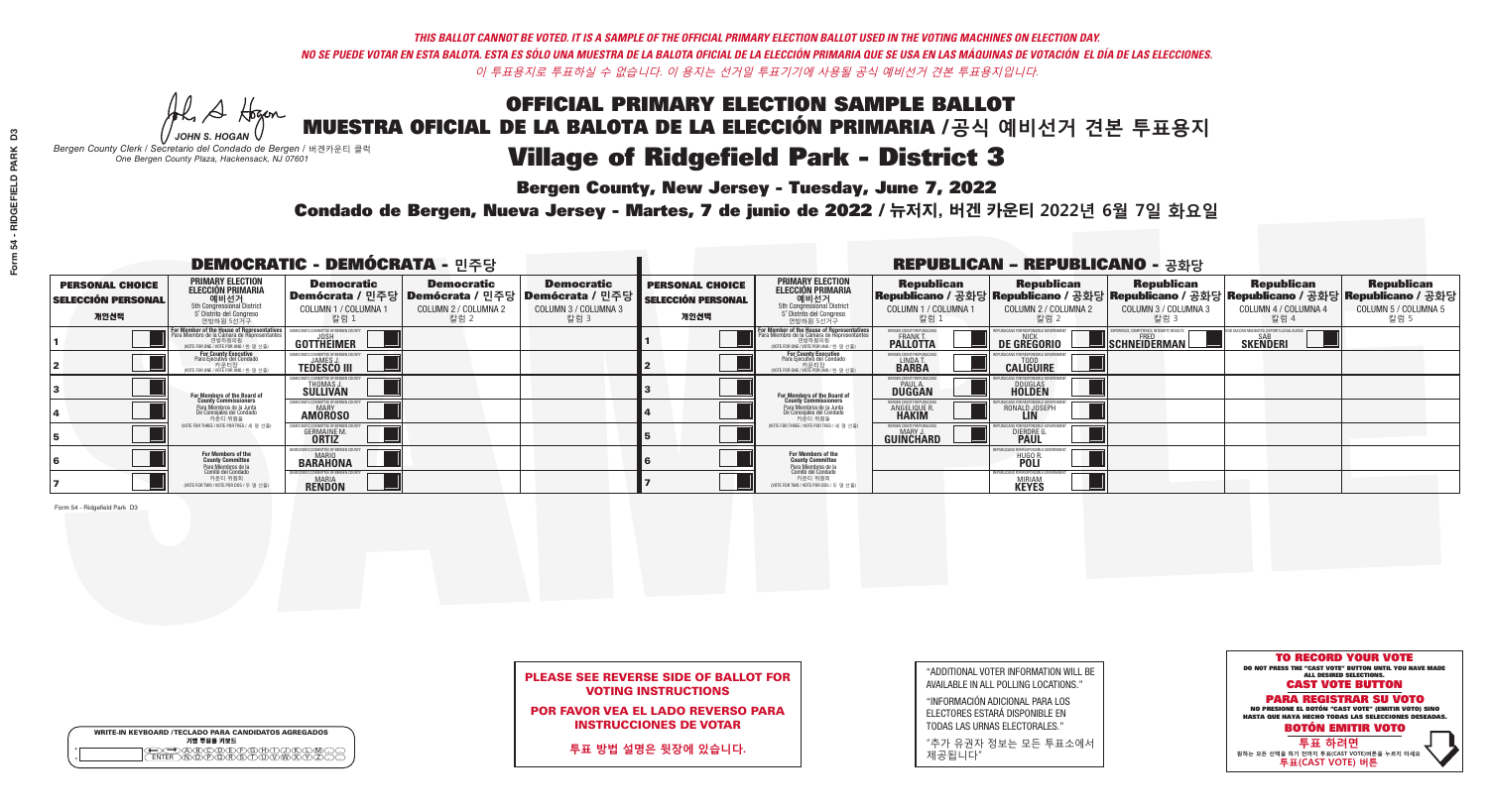**Bergen County, New Jersey - Tuesday, June 7, 2022** 

Al Stogan *JOHN S. HOGAN*

|         | <b>WRITE-IN KEYBOARD /TECLADO PARA CANDIDATOS AGREGADOS</b><br>기명 투표용 키보드 |
|---------|---------------------------------------------------------------------------|
| ٥       | <b>IFIELBICHI</b>                                                         |
| $\circ$ | $\sqrt{2} \sqrt{2} \sqrt{2}$                                              |

*Bergen County Clerk / Secretario del Condado de Bergen /* 버겐카운티 클럭 *One Bergen County Plaza, Hackensack, NJ 07601*



POR FAVOR VEA EL LADO REVERSO PARA INSTRUCCIONES DE VOTAR

**투표 방법 설명은 뒷장에 있습니다.**

"ADDITIONAL VOTER INFORMATION WILL BE AVAILABLE IN ALL POLLING LOCATIONS."

"INFORMACIÓN ADICIONAL PARA LOS ELECTORES ESTARÁ DISPONIBLE EN TODAS LAS URNAS ELECTORALES."

"추가 유권자 정보는 모든 투표소에서 제공됩니다"

Condado de Bergen, Nueva Jersey - Martes, 7 de junio de 2022 / 뉴저지, 버겐 카운티 2022년 6월 7일 화요일 *One Bergen County Plaza, Hackensack, NJ 07601*

|                                                             |                                                                                                                                        | <b>DEMOCRATIC - DEMÓCRATA - 민주당</b>                |                                                   |                                                                                                                   |                                                             |                                                                                                                                                  |                                                             | <b>REPUBLICAN - REPUBLICANO - 공화당</b>                                                                                                          |                                                           |                                                               |                                                   |
|-------------------------------------------------------------|----------------------------------------------------------------------------------------------------------------------------------------|----------------------------------------------------|---------------------------------------------------|-------------------------------------------------------------------------------------------------------------------|-------------------------------------------------------------|--------------------------------------------------------------------------------------------------------------------------------------------------|-------------------------------------------------------------|------------------------------------------------------------------------------------------------------------------------------------------------|-----------------------------------------------------------|---------------------------------------------------------------|---------------------------------------------------|
| <b>PERSONAL CHOICE</b><br><b>SELECCIÓN PERSONAL</b><br>개인선택 | <b>PRIMARY ELECTION</b><br>ELECCIÓN PRIMARIA<br>예비선거<br><sub>5th Congressional</sub> District<br>5° Distrito del Congreso<br>연방하원 5선거구 | <b>Democratic</b><br>COLUMN 1 / COLUMNA<br>칼럼 1    | <b>Democratic</b><br>COLUMN 2 / COLUMNA 2<br>칼럼 2 | <b>Democratic</b><br>  Demócrata / 민주당   Demócrata / 민주당   Demócrata / 민주당<br><b>COLUMN 3 / COLUMNA 3</b><br>칼럼 3 | <b>PERSONAL CHOICE</b><br><b>SELECCIÓN PERSONAL</b><br>개인선택 | <b>PRIMARY ELECTION</b><br>ELECCIÓN PRIMARIA<br>예비선거<br><sub>5</sub> District<br>5 Distrite del Congreso<br>연방하원 5선거구                            | <b>Republican</b><br>COLUMN 1 / COLUMNA 1<br>"칼럼 1          | <b>Republican</b><br>Republicano / 공화당 Republicano / 공화당 Republicano / 공화당 Republicano / 공화당 Republicano / 공화당<br>COLUMN 2 / COLUMNA 2<br>칼럼 2 | <b>Republican</b><br>COLUMN 3 / COLUMNA 3<br>칼럼 3         | <b>Republican</b><br>COLUMN 4 / COLUMNA 4<br>칼럼 4             | <b>Republican</b><br>COLUMN 5 / COLUMNA 5<br>칼럼 5 |
|                                                             | For Member of the House of Representatives<br>Para Miembro de la Cámara de Representantes                                              | DEMOCRATIC COMMITTEE OF BERGEN COUN<br>GOTTHEIMER  |                                                   |                                                                                                                   |                                                             | F <mark>or Member of the House of Representatives</mark><br>Para Miembro de la Cámara de Representantes<br>WOTE FOR ONE / VOTE POR UNO / 한 명 선출) | BERGEN COUNTY REPUBLICANS<br><b>FRANK T</b><br>PALLOTTA     | <b>DE GREGORIO</b>                                                                                                                             | XPERIENCE, COMPETENCE, INTEGRITY, RESULTS<br>SCHNEIDERMAN | ND VACCINE MANDATES, DEPORT ILLEGAL ALIENS<br><b>SKENDERI</b> |                                                   |
|                                                             | For County Executive<br>Para Ejecutivo del Condado<br>VOTE FOR ONE / VOTE POR UNO / 한 명 선출)                                            | JAMES J<br><b>TEDESCO III</b>                      |                                                   |                                                                                                                   |                                                             | For County Executive<br>Para Ejecutivo del Condado<br>. 카운티장<br>(VOTE FOR ONE / VOTE POR UNO / 한 명 선출)                                           | BERGEN COUNTY REPUBLICAN<br>LINDA T.                        | <b>CALIGUIRE</b>                                                                                                                               |                                                           |                                                               |                                                   |
|                                                             | For Members of the Board of<br>County Commissioners                                                                                    | OCRATIC COMMITTEE OF BERGEN CO<br>THOMAS J.        |                                                   |                                                                                                                   |                                                             | <b>For Members of the Board of County Commissioners</b>                                                                                          | BERGEN COUNTY REPUBLICAN<br><b>PAUL A.</b><br><b>DUGGAN</b> | <b>DOUGLAS</b><br><b>HOLDEN</b>                                                                                                                |                                                           |                                                               |                                                   |
|                                                             | Para Miembros de la Junta<br>De Concejales del Condado<br>카우티 위원들                                                                      | ICRATIC COMMITTEE OF BERGEN COUN<br><b>AMOROSO</b> |                                                   |                                                                                                                   |                                                             | Para Miembros de la Junta<br>De Concejales del Condado<br>카운티 위원들                                                                                | ERGEN COUNTY REPUBLICAN<br><b>ANGELIQUE F</b>               | RONALD JOSEPH                                                                                                                                  |                                                           |                                                               |                                                   |
|                                                             | (VOTE FOR THREE / VOTE POR TRES / 세 명 선출)                                                                                              | <b>GERMAINE M.</b><br><b>ORTIZ</b>                 |                                                   |                                                                                                                   |                                                             | (VOTE FOR THREE / VOTE POR TRES / 세 명 선출)                                                                                                        | ERGEN COUNTY REPUBLICAN<br>MARY J<br><b>GUINCHARD</b>       | <b>DIERDRE</b>                                                                                                                                 |                                                           |                                                               |                                                   |
|                                                             | For Members of the<br>County Committee<br>Para Miembros de la                                                                          | MOCATIC COMMITTEE OF BERGEN CO:<br><b>HIDALGO</b>  |                                                   |                                                                                                                   |                                                             | For Members of the<br>County Committee                                                                                                           |                                                             | UBI ICANS FOR RESPONSIBI E G<br><b>CHARLES R.</b><br><b>CARLSON</b>                                                                            |                                                           |                                                               |                                                   |
|                                                             | Comité del Condado<br>카운티 위원회<br>(VOTE FOR TWO / VOTE POR DOS / 두 명 선출)                                                                | EMOCATIC COMMITTEE OF BERGEN COUNT<br>ROSA<br>LUNA |                                                   |                                                                                                                   |                                                             | Para Miembros de la<br>Comité del Condado<br>카운티 위원회<br>(VOTE FOR TWO / VOTE POR DOS / 두 명 선출)                                                   |                                                             | <b>EPUBLICANS FOR RESPONSIBLE ()</b><br><b>JANET C.</b><br><b>NADEAU</b>                                                                       |                                                           |                                                               |                                                   |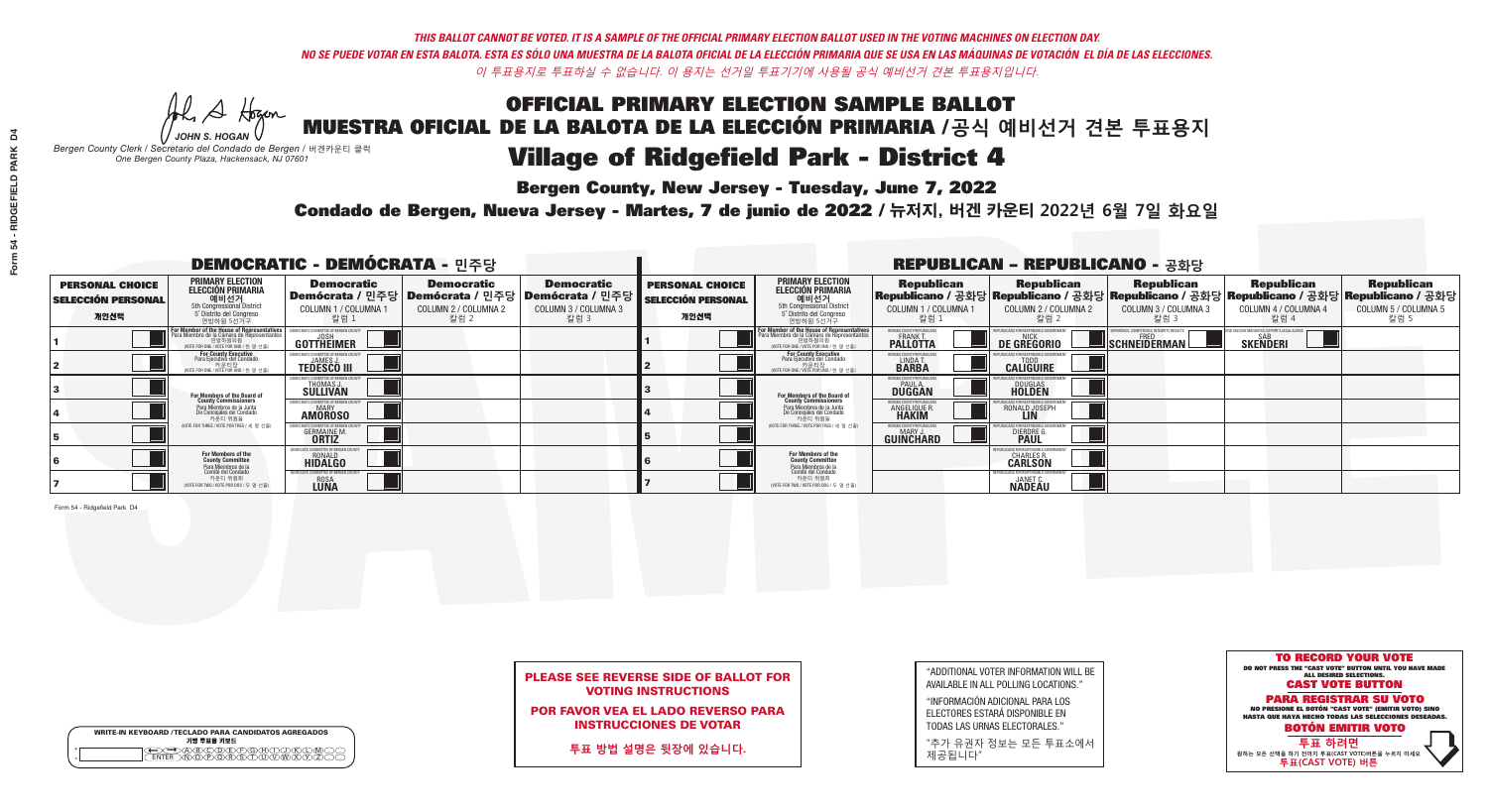**Bergen County, New Jersey - Tuesday, June 7, 2022** 

Al Stogan *JOHN S. HOGAN*

*Bergen County Clerk / Secretario del Condado de Bergen /* 버겐카운티 클럭 *One Bergen County Plaza, Hackensack, NJ 07601*



Condado de Bergen, Nueva Jersey - Martes, 7 de junio de 2022 / 뉴저지, 버겐 카운티 2022년 6월 7일 화요일 *One Bergen County Plaza, Hackensack, NJ 07601*



### PLEASE SEE REVERSE SIDE OF BALLOT FOR VOTING INSTRUCTIONS

POR FAVOR VEA EL LADO REVERSO PARA INSTRUCCIONES DE VOTAR

**투표 방법 설명은 뒷장에 있습니다.**

| "ADDITIONAL VOTER INFORMATION WILL BE |
|---------------------------------------|
| AVAILABLE IN ALL POLLING LOCATIONS."  |
|                                       |

"INFORMACIÓN ADICIONAL PARA LOS ELECTORES ESTARÁ DISPONIBLE EN TODAS LAS URNAS ELECTORALES."

"추가 유권자 정보는 모든 투표소에서 제공됩니다"

| <b>DEMOCRATIC - DEMÓCRATA - 민주당</b>                         |                                                                                                                                               |                                                       |                                                                                                              |                                                   | <b>REPUBLICAN - REPUBLICANO - 공화당</b>                       |                                                                                                                                   |                                                                      |                                                    |                                                         |                                                                                                                                                 |                                                   |  |
|-------------------------------------------------------------|-----------------------------------------------------------------------------------------------------------------------------------------------|-------------------------------------------------------|--------------------------------------------------------------------------------------------------------------|---------------------------------------------------|-------------------------------------------------------------|-----------------------------------------------------------------------------------------------------------------------------------|----------------------------------------------------------------------|----------------------------------------------------|---------------------------------------------------------|-------------------------------------------------------------------------------------------------------------------------------------------------|---------------------------------------------------|--|
| <b>PERSONAL CHOICE</b><br><b>SELECCIÓN PERSONAL</b><br>개인선택 | <b>PRIMARY ELECTION</b><br><b>ELECCIÓN PRIMARIA</b><br>예비선거<br><sup>5th</sup> Congressional District<br>5° Distrito del Congreso<br>연방하원 5선거구 | <b>Democratic</b><br>COLUMN 1 / COLUMNA<br>칼럼 1       | <b>Democratic</b><br>  Demócrata / 민주당   Demócrata / 민주당   Demócrata / 민주당  <br>COLUMN 2 / COLUMNA 2<br>칼럼 2 | <b>Democratic</b><br>COLUMN 3 / COLUMNA 3<br>칼럼 3 | <b>PERSONAL CHOICE</b><br><b>SELECCIÓN PERSONAL</b><br>개인선택 | <b>PRIMARY ELECTION</b><br>ELECCIÓN PRIMARIA<br>예비선거<br>5th Congressional District<br>5 Distrito del Congreso<br>연방하원 5선거구        | <b>Republican</b><br>COLUMN 1 / COLUMNA 1<br><u>칼럼 1</u>             | <b>Republican</b><br>COLUMN 2 / COLUMNA 2<br>·칼럼 2 | <b>Republican</b><br>COLUMN 3 / COLUMNA 3<br>칼럼 3       | <b>Republican</b><br> Republicano / 공화당 Republicano / 공화당 Republicano / 공화당 Republicano / 공화당 Republicano / 공화당<br>COLUMN 4 / COLUMNA 4<br>칼럼 4 | <b>Republican</b><br>COLUMN 5 / COLUMNA 5<br>칼럼 5 |  |
|                                                             | F <b>or Member of the House of Representatives</b><br>Para Miembro de la Cámara de Representantes                                             | COMMITTEE OF BERGEN COUNT<br><b>GOTTHEIMER</b>        |                                                                                                              |                                                   |                                                             | For Member of the House of Representatives<br>Para Miembro de la Cámara de Representantes<br>WOTE FOR ONE / VOTE POR UNO / 한 명 선출 | BERGEN COUNTY REPUBLICANS<br><b>PALLOTTA</b>                         | <b>DE GREGORIO</b>                                 | PERIENCE, COMPETENCE, INTEGRITY, RESULT<br>SCHNEIDERMAN | <b>SKENDERI</b>                                                                                                                                 |                                                   |  |
|                                                             | For County Executive<br>Para Ejecutivo del Condado<br>'OTE FOR ONE / VOTE POR UNO / 한 명 선출)                                                   | <b>TEDESCO III</b>                                    |                                                                                                              |                                                   |                                                             | For County Executive<br>Para Ejecutivo del Condado<br>가운티장<br>(VOTE FOR ONE / VOTE POR UNO / 한 명 선출                               | BERGEN COUNTY REPUBLICAN<br>LINDA T.                                 | <b>CALIGUIRE</b>                                   |                                                         |                                                                                                                                                 |                                                   |  |
|                                                             | <b>For Members of the Board of<br/>County Commissioners</b>                                                                                   | THOMAS J.                                             |                                                                                                              |                                                   |                                                             | For Members of the Board of<br>County Commissioners                                                                               | BERGEN COUNTY REPUBLICAN<br><b>DUGGAN</b>                            | <b>DOUGLAS</b><br><b>HOLDEN</b>                    |                                                         |                                                                                                                                                 |                                                   |  |
|                                                             | Para Miembros de la Junta<br>De Concejales del Condado<br>카운티 위원들                                                                             | OCRATIC COMMITTEE OF BERGEN COUNT<br><b>AMOROSO</b>   |                                                                                                              |                                                   |                                                             | Para Miembros de la Junta<br>De Concejales del Condado<br>카운티 위원들                                                                 | <b>ERGEN COUNTY REPUBLICAN</b><br><b>ANGELIQUE R</b><br><b>HAKIM</b> | RONALD JOSEPH                                      |                                                         |                                                                                                                                                 |                                                   |  |
|                                                             | NOTE FOR THREE / VOTE POR TRES / 세 명 선출)                                                                                                      | <b>GERMAINE M.</b>                                    |                                                                                                              |                                                   |                                                             | (VOTE FOR THREE / VOTE POR TRES / 세 명 선출)                                                                                         | BERGEN COUNTY REPUBLICAN<br>MARY J<br>GUINCHARD                      | <b>DIERDRE</b>                                     |                                                         |                                                                                                                                                 |                                                   |  |
|                                                             | For Members of the<br>County Committee<br>Para Miembros de la                                                                                 | ¿MOCRATIC COMMITTEE OF BERGEN C<br><b>FERNANDEZ</b>   |                                                                                                              |                                                   |                                                             | For Members of the<br>County Committee                                                                                            |                                                                      | <b>NO PETITION FILED</b>                           |                                                         |                                                                                                                                                 |                                                   |  |
|                                                             | Comité del Condado<br>카운티 위원회<br>(VOTE FOR TWO / VOTE POR DOS / 두 명 선출)                                                                       | AOCRATIC COMMITTEE OF BERGEN<br>FIORDALIZA<br>COLLADO |                                                                                                              |                                                   |                                                             | Para Miembros de la<br>Comité del Condado<br>카운티 위원회<br>NOTE FOR TWO / VOTE POR DOS / 두 명 선출)                                     |                                                                      | <b>NO PETITION FILED</b>                           |                                                         |                                                                                                                                                 |                                                   |  |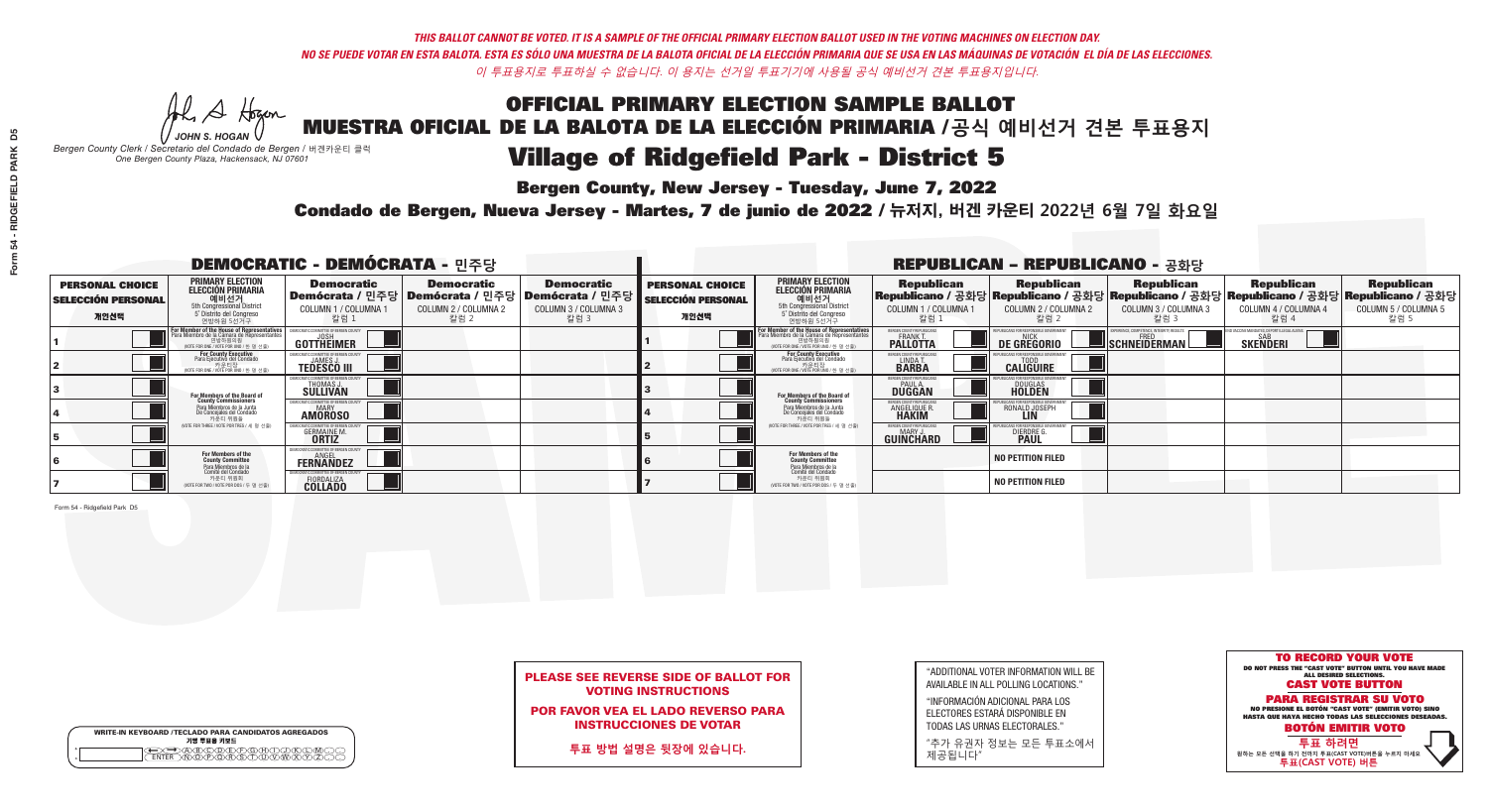**Bergen County, New Jersey - Tuesday, June 7, 2022** 

A Hogan *JOHN S. HOGAN*

|         | <b>WRITE-IN KEYBOARD /TECLADO PARA CANDIDATOS AGREGADOS</b><br>기명 투표용 키보드 |
|---------|---------------------------------------------------------------------------|
| ٥       | (C)DE)F)G)( <del>I</del> )(                                               |
| $\circ$ | <u>አወላጅ አፈ</u>                                                            |

*Bergen County Clerk / Secretario del Condado de Bergen /* 버겐카운티 클럭 *One Bergen County Plaza, Hackensack, NJ 07601*



POR FAVOR VEA EL LADO REVERSO PARA INSTRUCCIONES DE VOTAR

**투표 방법 설명은 뒷장에 있습니다.**

"ADDITIONAL VOTER INFORMATION WILL BE AVAILABLE IN ALL POLLING LOCATIONS."

"INFORMACIÓN ADICIONAL PARA LOS ELECTORES ESTARÁ DISPONIBLE EN TODAS LAS URNAS ELECTORALES."

"추가 유권자 정보는 모든 투표소에서 제공됩니다"

Condado de Bergen, Nueva Jersey - Martes, 7 de junio de 2022 / 뉴저지, 버겐 카운티 2022년 6월 7일 화요일 *One Bergen County Plaza, Hackensack, NJ 07601*

| <b>DEMOCRATIC - DEMÓCRATA - 민주당</b>                         |                                                                                                                                                      |                                                     |                                                   |                                                                                                            | <b>REPUBLICAN - REPUBLICANO - 공화당</b>                       |                                                                                                                                                  |                                                          |                                                                                                                                                  |                                                          |                                                              |                                                   |  |
|-------------------------------------------------------------|------------------------------------------------------------------------------------------------------------------------------------------------------|-----------------------------------------------------|---------------------------------------------------|------------------------------------------------------------------------------------------------------------|-------------------------------------------------------------|--------------------------------------------------------------------------------------------------------------------------------------------------|----------------------------------------------------------|--------------------------------------------------------------------------------------------------------------------------------------------------|----------------------------------------------------------|--------------------------------------------------------------|---------------------------------------------------|--|
| <b>PERSONAL CHOICE</b><br><b>SELECCIÓN PERSONAL</b><br>개인선택 | <b>PRIMARY ELECTION</b><br><b>ELECCIÓN PRIMARIA</b><br>예비선거<br>5th Congressional District<br>5° Distrito del Congreso<br>연방하원 5선거구                   | <b>Democratic</b><br>COLUMN 1 / COLUMNA<br>칼럼 1     | <b>Democratic</b><br>COLUMN 2 / COLUMNA 2<br>칼럼 2 | <b>Democratic</b><br>Demócrata / 민주당   Demócrata / 민주당   Demócrata / 민주당  <br>COLUMN 3 / COLUMNA 3<br>칼럼 3 | <b>PERSONAL CHOICE</b><br><b>SELECCIÓN PERSONAL</b><br>개인선택 | <b>PRIMARY ELECTION</b><br>ELECCIÓN PRIMARIA<br>예비선거<br>5th Congressional District<br>5 Distrito del Congreso<br>연방하원 5선거구                       | <b>Republican</b><br>COLUMN 1 / COLUMNA 1<br>"칼럼 1       | <b>Republican</b><br> Republicano / 공화당 Republicano / 공화당 Republicano / 공화당 Republicano / 공화당 Republicano / 공화당<br>COLUMN 2 / COLUMNA 2<br>-칼럼 2 | <b>Republican</b><br>COLUMN 3 / COLUMNA 3<br>칼럼 3        | <b>Republican</b><br>COLUMN 4 / COLUMNA 4<br>칼럼 4            | <b>Republican</b><br>COLUMN 5 / COLUMNA 5<br>칼럼 5 |  |
|                                                             | <b>For Member of the House of Representatives</b><br>Para Miembro de la Cámara de Representantes<br>연방하원의원<br>(VOTE FOR ONE / VOTE POR UNO / 한 명 선출) | <b>COMMITTEE OF BERGEN COUNT</b><br>GOTTHEIMER      |                                                   |                                                                                                            |                                                             | F <mark>or Member of the House of Representatives</mark><br>Para Miembro de la Cámara de Representantes<br>NOTE FOR ONE / VOTE POR UNO / 한 명 선출) | BERGEN COUNTY REPUBLICANS<br><b>FRANK T.</b><br>PALLOTTA | <b>DE GREGORIO</b>                                                                                                                               | PERIENCE, COMPETENCE, INTEGRITY, RESULTS<br>SCHNEIDERMAN | ND VACCINE MANDATES, DEPORT ILLEGAL ALIEN<br><b>SKENDERI</b> |                                                   |  |
|                                                             | For County Executive<br>Para Ejecutivo del Condado<br>/OTE FOR ONE / VOTE POR UNO / 한 명 선출)                                                          | <b>JAMES J</b><br><b>TEDESCO III</b>                |                                                   |                                                                                                            |                                                             | For County Executive<br>Para Ejecutivo del Condado<br>. 카운티장<br>(VOTE FOR ONE / VOTE POR UNO / 한 명 선출)                                           | BERGEN COUNTY REPUBLICAN<br>LINDA T.                     | <b>CALIGUIRE</b>                                                                                                                                 |                                                          |                                                              |                                                   |  |
|                                                             | For Members of the Board of<br>County Commissioners                                                                                                  | IOCRATIC COMMITTEE OF BERGEN CO<br>THOMAS J.        |                                                   |                                                                                                            |                                                             | <b>For Members of the Board of County Commissioners</b>                                                                                          | BERGEN COUNTY REPUBLICAN<br><b>DUGGAN</b>                | <b>DOUGLAS</b><br><b>HOLDEN</b>                                                                                                                  |                                                          |                                                              |                                                   |  |
|                                                             | Para Miembros de la Junta<br>De Concejales del Condado<br>카운티 위원들                                                                                    | OCRATIC COMMITTEE OF BERGEN COUN'<br><b>AMOROSO</b> |                                                   |                                                                                                            |                                                             | Para Miembros de la Junta<br>De Concejales del Condado<br>카운티 위원들                                                                                | RGEN COUNTY REPUBLICAN<br><b>ANGELIQUE R</b>             | RONALD JOSEPH                                                                                                                                    |                                                          |                                                              |                                                   |  |
|                                                             | NOTE FOR THREE / VOTE POR TRES / 세 명 선출)                                                                                                             | <b>GERMAINE M</b><br><b>ORTIZ</b>                   |                                                   |                                                                                                            |                                                             | (VOTE FOR THREE / VOTE POR TRES / 세 명 선출)                                                                                                        | ERGEN COUNTY REPUBLICAN<br>MARY J<br><b>GUINCHARD</b>    | <b>DIERDRE</b>                                                                                                                                   |                                                          |                                                              |                                                   |  |
|                                                             | For Members of the<br>County Committee<br>Para Miembros de la                                                                                        | EMOCRATIC COMMITTEE OF BERGEN (<br><b>HERNANDEZ</b> |                                                   |                                                                                                            |                                                             | <b>For Members of the<br/>County Committee</b>                                                                                                   |                                                          | ROBERT H.<br><b>ZEUNER</b>                                                                                                                       |                                                          |                                                              |                                                   |  |
|                                                             | Comité del Condado<br>카운티 위원회<br>(VOTE FOR TWO / VOTE POR DOS / 두 명 선출)                                                                              | MOCRATIC COMMITTEE OF BERGEN<br><b>MARIVEL</b>      |                                                   |                                                                                                            |                                                             | Para Miembros de la<br>Comité del Condado<br>카운티 위원회<br>NOTE FOR TWO / VOTE POR DOS / 두 명 선출)                                                    |                                                          | EPUBLICANS FOR RESPONSIBLE G<br>TARA S.<br><b>O'GRADY</b>                                                                                        |                                                          |                                                              |                                                   |  |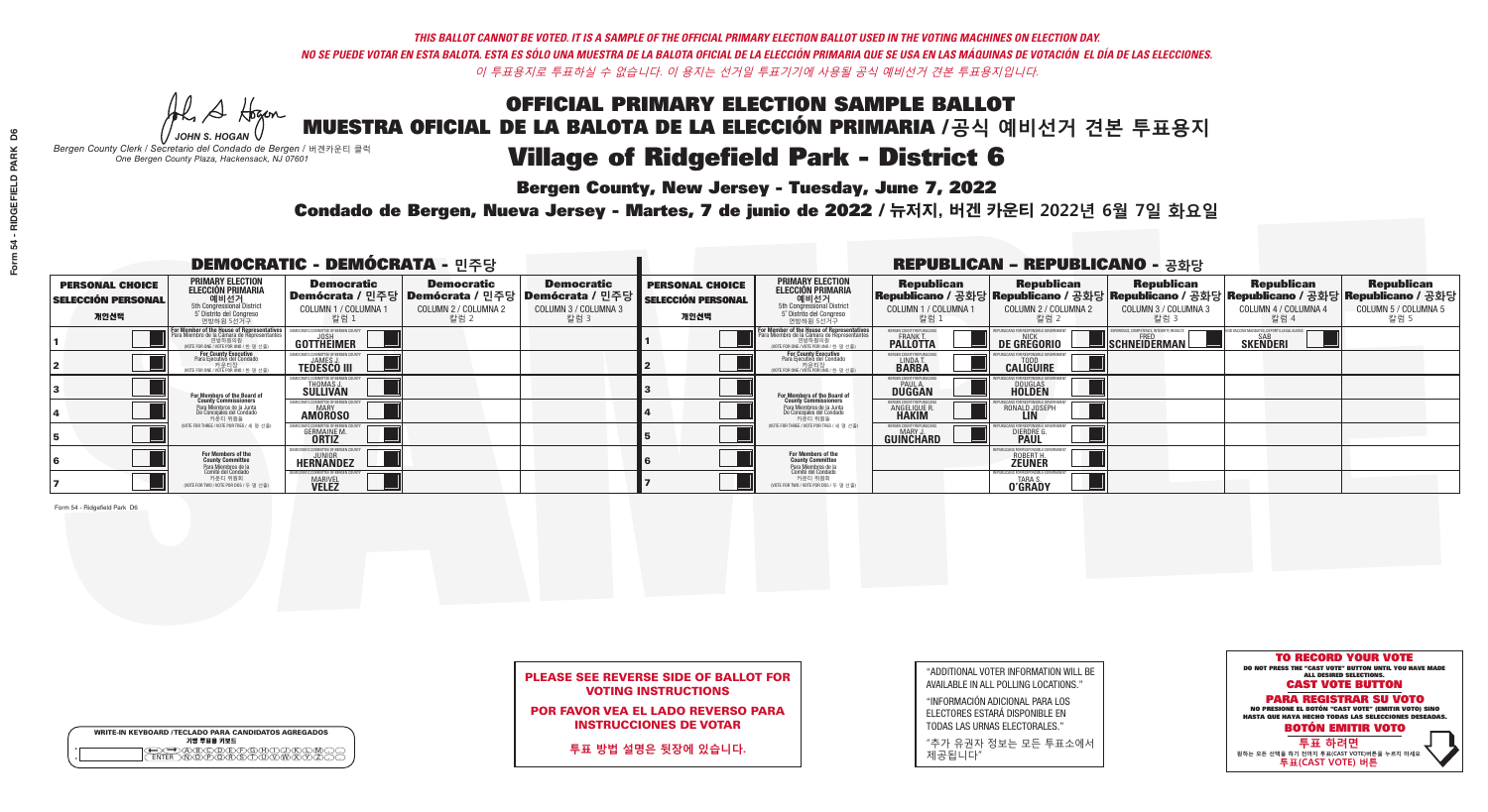**Bergen County, New Jersey - Tuesday, June 7, 2022** 

Al Stogan *JOHN S. HOGAN*

|              | <b>WRITE-IN KEYBOARD /TECLADO PARA CANDIDATOS AGREGADOS</b><br>기명 투표용 키보드 |  |
|--------------|---------------------------------------------------------------------------|--|
| ٥<br>$\circ$ |                                                                           |  |

*Bergen County Clerk / Secretario del Condado de Bergen /* 버겐카운티 클럭 *One Bergen County Plaza, Hackensack, NJ 07601*

Condado de Bergen, Nueva Jersey - Martes, 7 de junio de 2022 / 뉴저지, 버겐 카운티 2022년 6월 7일 화요일 *One Bergen County Plaza, Hackensack, NJ 07601*



### PLEASE SEE REVERSE SIDE OF BALLOT FOR VOTING INSTRUCTIONS

POR FAVOR VEA EL LADO REVERSO PARA INSTRUCCIONES DE VOTAR

**투표 방법 설명은 뒷장에 있습니다.**

| "ADDITIONAL VOTER INFORMATION WILL BE |
|---------------------------------------|
| AVAILABLE IN ALL POLLING LOCATIONS."  |
|                                       |

"INFORMACIÓN ADICIONAL PARA LOS ELECTORES ESTARÁ DISPONIBLE EN TODAS LAS URNAS ELECTORALES."

"추가 유권자 정보는 모든 투표소에서 제공됩니다"

| <b>DEMOCRATIC - DEMÓCRATA - 민주당</b>                         |                                                                                                                                               |                                                                       |                                                   | <b>REPUBLICAN - REPUBLICANO - 공화당</b>                                                                        |                                                             |                                                                                                                                         |                                                        |                                                                                                                                                 |                                                   |                                                   |                                                   |
|-------------------------------------------------------------|-----------------------------------------------------------------------------------------------------------------------------------------------|-----------------------------------------------------------------------|---------------------------------------------------|--------------------------------------------------------------------------------------------------------------|-------------------------------------------------------------|-----------------------------------------------------------------------------------------------------------------------------------------|--------------------------------------------------------|-------------------------------------------------------------------------------------------------------------------------------------------------|---------------------------------------------------|---------------------------------------------------|---------------------------------------------------|
| <b>PERSONAL CHOICE</b><br><b>SELECCIÓN PERSONAL</b><br>개인선택 | PRIMARY ELECTION<br>ELECCIÓN PRIMARIA<br>에비선거<br>5th Congressional District<br>5 <sup>t</sup> Distrito del Congreso<br>연방하원 5선거구              | <b>Democratic</b><br>COLUMN 1 / COLUMNA 1<br>칼럼 1                     | <b>Democratic</b><br>COLUMN 2 / COLUMNA 2<br>칼럼 2 | <b>Democratic</b><br>  Demócrata / 민주당   Demócrata / 민주당   Demócrata / 민주당  <br>COLUMN 3 / COLUMNA 3<br>칼럼 3 | <b>PERSONAL CHOICE</b><br><b>SELECCIÓN PERSONAL</b><br>개인선택 | <b>PRIMARY ELECTION</b><br>ELECCIÓN PRIMARIA<br>예비선거<br>5th Congressional District<br>5 Distrito del Congreso<br>연방하원 5선거구              | <b>Republican</b><br>COLUMN 1 / COLUMNA 1<br>칼럼        | <b>Republican</b><br>Republicano / 공화당 Republicano / 공화당 Republicano / 공화당 Republicano / 공화당 Republicano / 공화당<br>COLUMN 2 / COLUMNA 2<br>-칼럼 2 | <b>Republican</b><br>COLUMN 3 / COLUMNA 3<br>칼럼 3 | <b>Republican</b><br>COLUMN 4 / COLUMNA 4<br>칼럼 4 | <b>Republican</b><br>COLUMN 5 / COLUMNA 5<br>칼럼 5 |
|                                                             | For Member of the House of Representatives<br>Para Miembro de la Cámara de Representantes<br>연방하원의원<br>(VOTE FOR ONE / VOTE POR UNO / 한 명 선출) | <b>GOTTHEIMER</b>                                                     |                                                   |                                                                                                              |                                                             | <b>For Member of the House of Representative</b><br>Para Miembro de la Cámara de Representante<br>(VOTE FOR ONE / VOTE POR UNO / 한 명 선출 | BERGEN COUNTY REPUBLICAN<br><b>PALLOTTA</b>            | DE GREGORIO                                                                                                                                     | SCHNEIDERMAN                                      | <b>SKENDERI</b>                                   |                                                   |
|                                                             | For County Executive<br>Para Ejecutivo del Condado<br>/OTE FOR ONE / VOTE POR UNO / 한 명 선출)                                                   | <b>TEDESCO III</b>                                                    |                                                   |                                                                                                              |                                                             | For County Executive<br>Para Ejecutivo del Condado<br>7 카운티장<br>(VOTE FOR ONE / VOTE POR UNO / 한 명 선출)                                  | BERGEN COUNTY REPUBLICA<br>LINDA T.                    | <b>CALIGUIRE</b>                                                                                                                                |                                                   |                                                   |                                                   |
|                                                             | For Members of the Board of<br>County Commissioners                                                                                           | EMOCRATIC COMMITTEE OF BERGENTIERT THOMAS J.<br>THOMAS J.<br>SULLIVAN |                                                   |                                                                                                              |                                                             | For Members of the Board o<br>County Commissioners                                                                                      | <b>BERGEN COUNTY REPUBLICAN<br/>PAUL A.<br/>DUGGAN</b> | <b>DOUGLAS</b>                                                                                                                                  |                                                   |                                                   |                                                   |
|                                                             | Para Miembros de la Junta<br>De Concejales del Condado<br>카우티 위원들                                                                             | RATIC COMMITTEE OF BERGEN CO<br><b>AMOROSO</b>                        |                                                   |                                                                                                              |                                                             | Para Miembros de la Junta<br>De Concejales del Condado<br>카운티 위원들                                                                       | <b>'ERGEN COUNTY REPUBLICAN</b><br>ANGELIQUE R         | RONALD JOSEPH                                                                                                                                   |                                                   |                                                   |                                                   |
|                                                             | NOTE FOR THREE / VOTE POR TRES / 세 명 선출)                                                                                                      | <b>GERMAINE M.</b><br><b>ORTIZ</b>                                    |                                                   |                                                                                                              |                                                             | (VOTE FOR THREE / VOTE POR TRES / 세 명 선출)                                                                                               | ERGEN COUNTY REPUBLICAN<br>MARY J.<br><b>GUINCHARD</b> | DIERDRE G                                                                                                                                       |                                                   |                                                   |                                                   |
|                                                             | For Members of the<br>County Committee<br>Para Miembros de la<br>Comité del Condado                                                           | <b>NO PETITION FILED</b>                                              |                                                   |                                                                                                              |                                                             | For Members of the<br>County Committee                                                                                                  |                                                        | <b>NO PETITION FILED</b>                                                                                                                        |                                                   |                                                   |                                                   |
|                                                             | 카운티 위원회<br>NOTE FOR TWO / VOTE POR DOS / 두 명 선출)                                                                                              | <b>NO PETITION FILED</b>                                              |                                                   |                                                                                                              |                                                             | Para Miembros de la<br>Comité del Condado<br>카운티 위원회<br>NOTE FOR TWO / VOTE POR DOS / 두 명 선출)                                           |                                                        | <b>NO PETITION FILED</b>                                                                                                                        |                                                   |                                                   |                                                   |